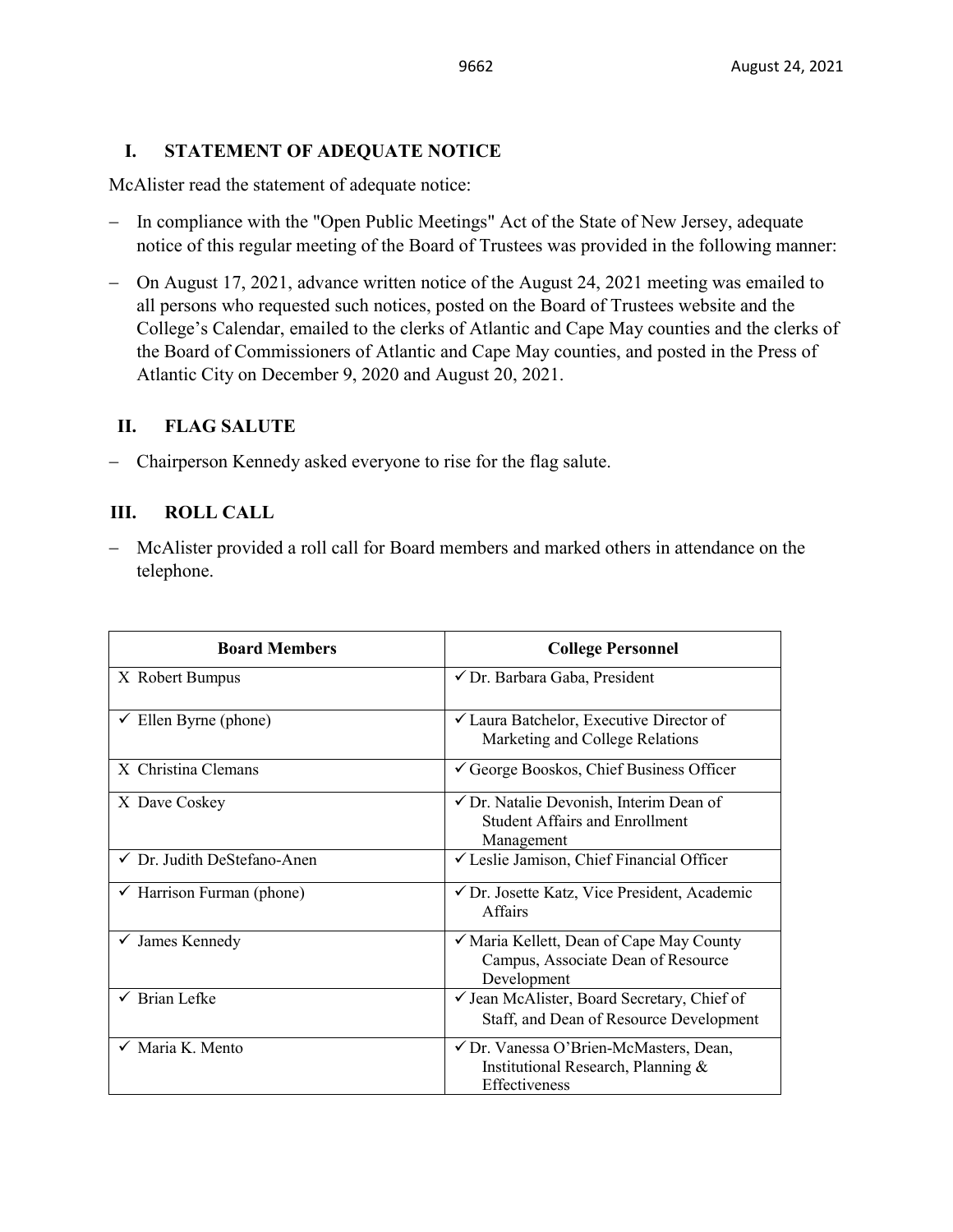| <b>Board Members</b>                                                                               | <b>College Personnel</b>                                                                                      |  |
|----------------------------------------------------------------------------------------------------|---------------------------------------------------------------------------------------------------------------|--|
| ✔ Daniel Money                                                                                     | X John Piazza, Chief Information Officer                                                                      |  |
| $\checkmark$ Donald J. Parker (phone)                                                              | <b>Legal Counsel</b><br>✓ Lou Greco, Esq., Board Solicitor                                                    |  |
| $\checkmark$ Dr. Robert Previti                                                                    |                                                                                                               |  |
| $\checkmark$ Maria Ivette Torres                                                                   |                                                                                                               |  |
| Shane Winkler<br>$\checkmark$                                                                      |                                                                                                               |  |
| <b>Public in Attendance</b>                                                                        |                                                                                                               |  |
| $\checkmark$ Bonnie Lindaw, Chief Financial Officer,<br>County of Atlantic                         |                                                                                                               |  |
| <b>Faculty and Staff in Attendance</b>                                                             |                                                                                                               |  |
| $\checkmark$ Sandra Criscione, Executive Director,<br>Innovation and Academic Resources            | $\checkmark$ Dr. Aigner Holmes, Director of<br>EOF/Assistant Director of Center for<br><b>Student Success</b> |  |
| $\checkmark$ Dr. Kalpana Jain, Dean of STEM                                                        | $\checkmark$ Christine Matos, Director, High School<br><b>Initiatives</b>                                     |  |
| $\checkmark$ Tim O'Donnell, Director of the Academy of<br>Culinary Arts and Hospitality Management | ← Heather Peterson, Registrar, ACCCEA                                                                         |  |
| ← Bert Rosica, Assistant Baseball Coach                                                            | $\checkmark$ Emily Smykla, Specialist, Office of the<br>President & Board of Trustees Services                |  |
| Sherwood Taylor, Senior Director,<br>✓<br>Workforce Development                                    |                                                                                                               |  |

# **IV. CALL TO ORDER**

− Chairperson Kennedy called the meeting to order at 6:00PM on August 24, 2021.

# **V. PRESIDENT'S REPORT**

− Dr. Gaba welcomed the Board back to campus after more than a year of virtual meetings, noting that in keeping with safety protocols everyone on campus is required to wear a mask, regardless of vaccination status, and the college community is encouraged to get vaccinated.

Dr. Gaba discussed the following:

# **Technology / Facilities Upgrades**

− The Information Technology department completed the first phase of the *Network and Security Upgrade*. The major advantage of this upgrade phase has been an increase in internet bandwidth and speed for browsing, wireless access, and cloud-based applications. Additional phases of work will be performed over the next 6-12 months. This upgrade strengthened the foundation of our technology infrastructure, and we were able to fund the project with federal stimulus money.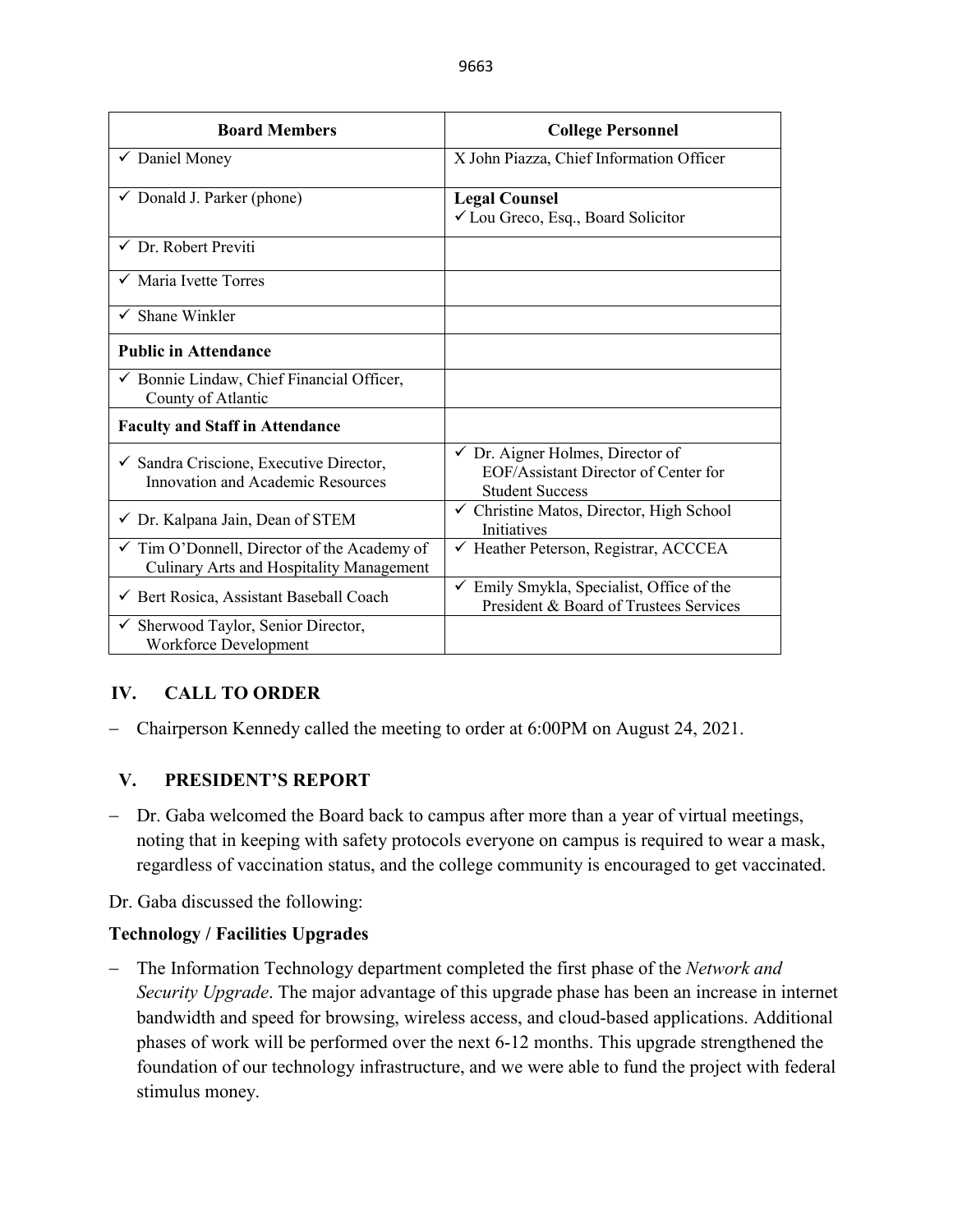- − Dr. Gaba thanked John Piazza, Chief Information Officer; the Information Technology Department; and the staff who served as testers for the many hours they spent building a brand-new foundation for our systems.
- − Another major upgrade is our new air filtration system, also funded by federal stimulus money.

#### **Student Support**

- − Atlantic Cape has expanded and enhanced the existing Laptop Loaner Program. Three thousand (3,000) additional laptops for students have been purchased, and distribution began on August 19. The program requires the students to maintain (6) credits for eligibility into the program. Additionally, the students will be allowed to keep the laptops after graduation.
- − We are offering 3-free credits for students attending Atlantic Cape this Fall. This offer, funded by HEERF, will be extended to our high school partners for students taking dual and concurrent courses.
- − Student Affairs held an orientation for our students in the Educational Opportunity Fund (EOF) program who are starting this Fall semester to ensure they have all the tools, resources, and information they will need to successfully start their college experience.

### **Marketing**

− The college launched the *"See Where Free Can Take You"* Fall Campaign, advertising the 3 credit tuition waiver and free laptop opportunities for the Fall Semester, targeting the African American and Hispanic markets in our two counties. Media was purchased in TV, radio, digital, social, search, and outdoor billboards. We also sent 20,000 postcards to area stop-out students and potential students earlier this month.

#### **Stockton University Partnership**

− Atlantic Cape signed a new partnership agreement with Stockton University for a 2+3 AS/BS/MBA program in Business Administration on July 27, 2021. Upon completion of the Associate in Science degree, students would seamlessly transfer to Stockton's Dual BS/MBA program. The program will prepare students for professional careers in business.

#### **Grants**

- − Atlantic Cape has been awarded the New Jersey Offshore Wind Safety Training Grant from the NJEDA and OSHE. Atlantic Cape will receive \$3 million to establish an industryrecognized Global Wind Organization (GWO) *Basic Safety and Sea Survival Training Program* and facility to prepare New Jersey workers for jobs in the state's growing offshore wind industry. The training center will be located at our Worthington Atlantic City Campus, which will require that a wing be added to the building.
- − The college was awarded a competitive grant, the *Opportunity Meets Innovation Challenge* (OMIC) Grant, through the State of NJ, funded by the federal Higher Education Emergency Relief Fund (HEERF). The college was funded \$414,297 to enhance our onboarding of adult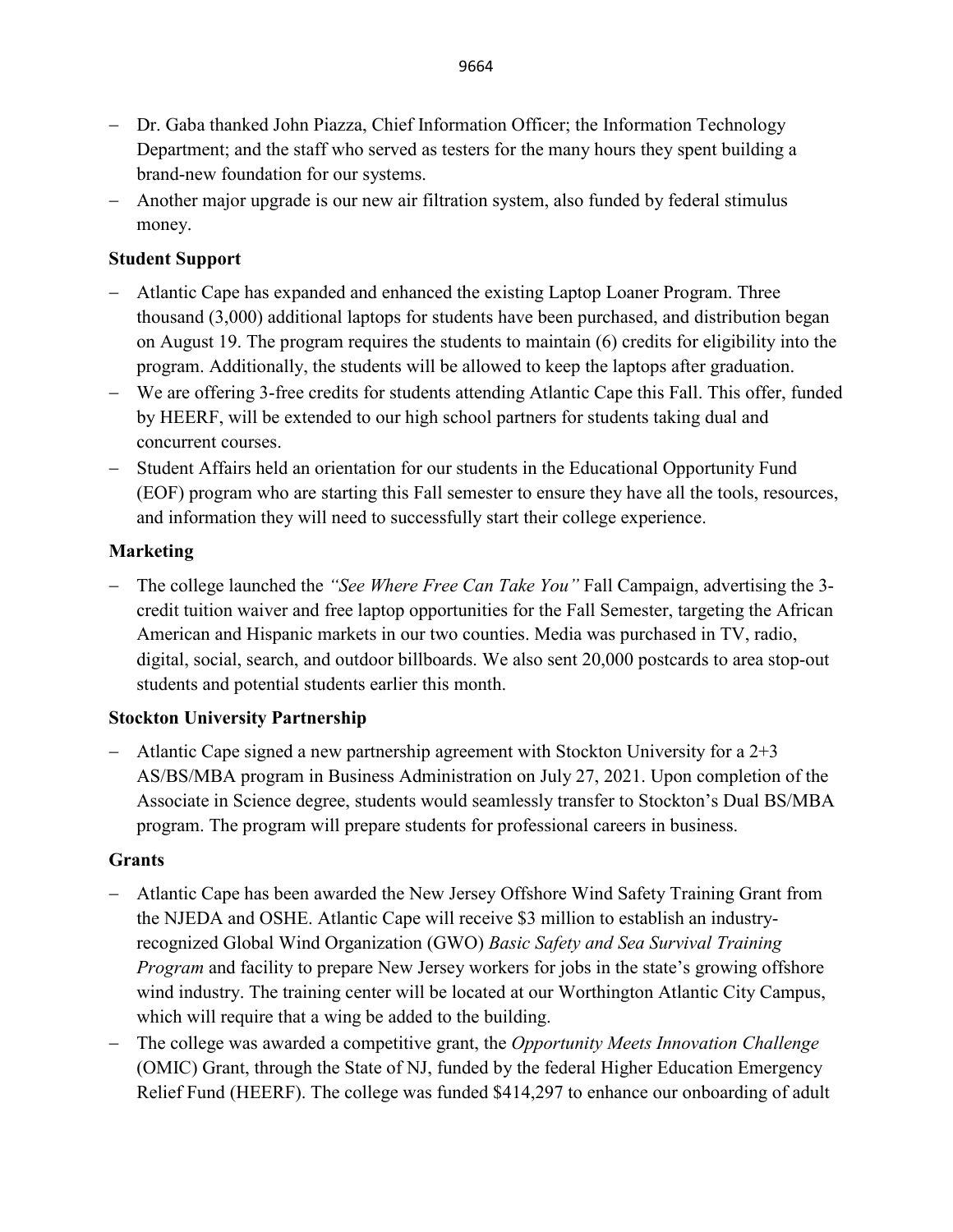learners through professional development, leveraging of technology to use data to identify prospective populations, and develop improvements to our services for this population. Data on our service area shows that focusing on educating our adult community members is an area of opportunity.

# **Program Highlights**

# *Nursing*

− The annual Pinning Ceremony for the Nursing Class of 2021 was held in both virtual and "drive-through" formats. These students have worked incredibly hard to achieve their Associate Degree in Nursing, especially in light of the COVID-19 pandemic. All students in the program participated in the vaccination centers this past spring.

# *Academy of Culinary Arts*

− Following an accreditation review, the American Culinary Federation (ACF) Education Foundation Accrediting Commission reaccredited the Academy of Culinary Arts' AAS in Culinary Arts, AAS in Baking and Pastry, and Certificate in Baking and Pastry programs through June 30, 2028. All three programs were identified as "Exemplary" by ACF.

# **Community Relations**

− Atlantic Cape hosted AtlantiCare's annual Community Health Fair on our Worthington Atlantic City Campus on August 13 as part of the celebration for *National Health Center Week*. This event was held in support of AtlantiCare's HealthPlex Center in Atlantic City, which cares for approximately 10,000 individuals a year.

# **Alumni Success Stories – Dr. Zach Blaesi '11**

- − Atlantic Cape graduate Zach Blaesi '11 successfully defended his dissertation and completed his PhD at the University of Texas at Austin. A very engaged student at Atlantic Cape, Mr. Blaesi was an officer of the Fine Arts Club at the Cape May County Campus. After earning an A.S. in General Studies, Mr. Blaesi transferred to NYU to study Film and Philosophy, graduating in 2013, before being accepted into a doctoral program at U.T. Austin.
- − In the acknowledgements section of his dissertation, Dr. Blaesi recognized the faculty who positively impacted him along his educational journey, including Professor Richard Russell, who he acknowledged as a professor who was "inspiring and encouraged [him] to succeed."

*Secretary's Note-The President's full monthly report is posted on the Board webpage.* 

# **Inside the College**

− Jean McAlister, Chief of Staff, and Sherwood Taylor, Senior Director of Workforce Development, presented on the "New Jersey Offshore Wind Safety Training Challenge."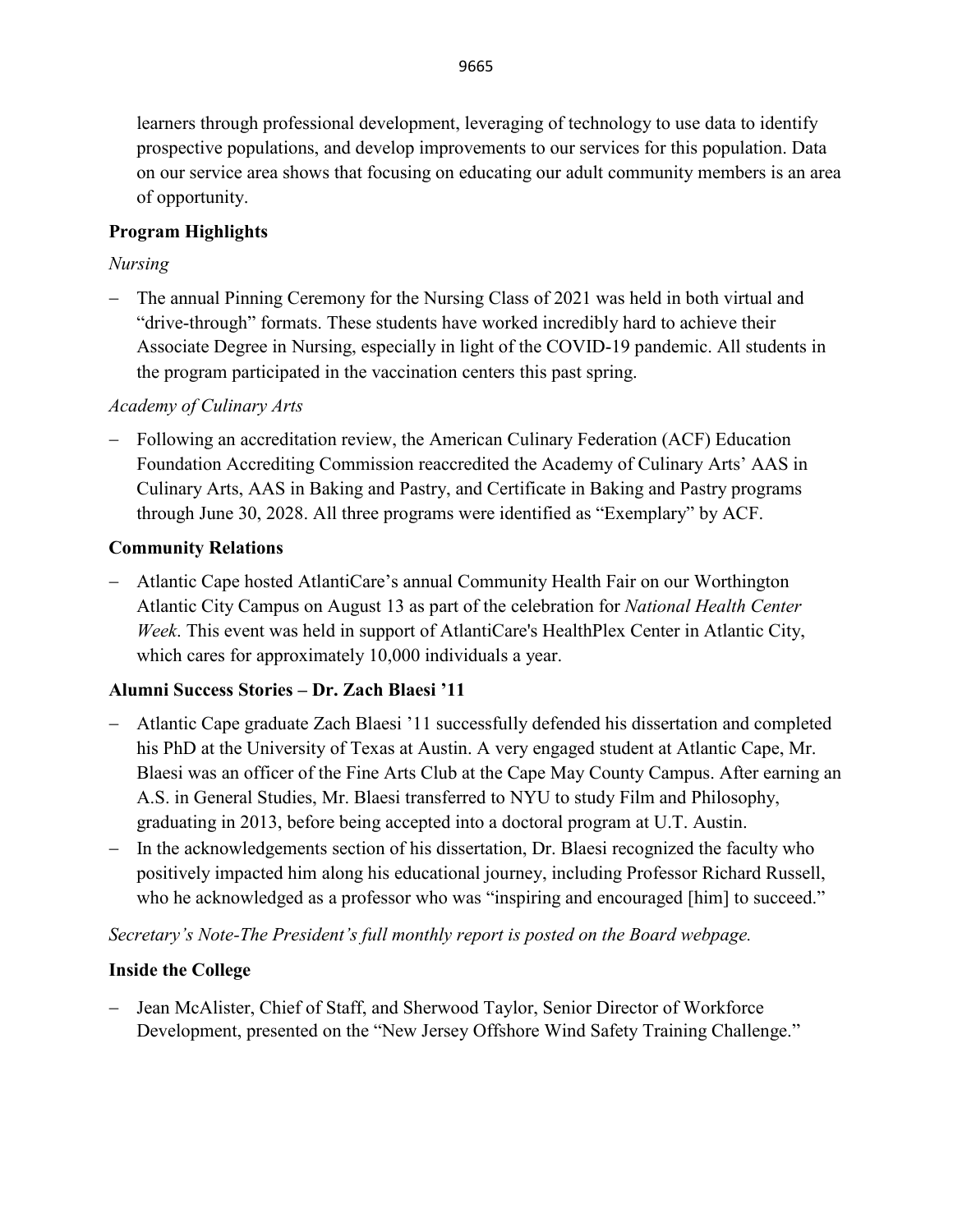#### **VI. COMMENTS FROM THE PUBLIC**

- − Chairperson Kennedy called for comments from the public on agenda items.
- None noted.

#### **VII. CONSENT RESOLUTONS**

McAlister read the following consent resolutions.

**Res. #1** Regular Session Minutes (June 22, 2021)

#### **Res. #4**

#### **Personnel Action**

*Appointments* - **Hana Bajes**, Assistant Professor, Science effective August 30, 2021 at an annual salary of \$57,758; **Dana Barnes**, Assistant Professor, Nursing effective August 30, 2021 at an annual salary of \$57,758; **Kristi Collemacine**, temporary Academic Support Specialist effective July 26, 2021 at an annual salary of \$39,135; **Jodi Karpinski**, Enrollment Management Communications Specialist effective August 25, 2021 at an annual salary of \$39,135; **Adelina Marini**, temporary Academic Support Specialist effective July 26, 2021 at an annual salary of \$39,135; **David Ortiz-Nuñez**, College Recruiter effective August 25, 2021 at an annual salary of \$47,565; **Renee Patterson**, temporary Academic Support Specialist effective July 27, 2021 at an annual salary of \$39,135; **David Pringle**, Director, Student Support Services effective August 26, 2021 at an annual salary of \$66,949; **Claire Sylvester**, Manager, Public Relations and Copywriter effective September 7, 2021 at an annual salary of \$47,565; **John Taggart**, Supervisor, Facilities Operations effective August 25, 2021 at an annual salary of \$62,500; **Jennifer Thomas**, Assistant Professor, English and Communication effective August 30, 2021 at an annual salary of \$57,758; **Mary Tiernan**, Senior Nursing Clinical Instructor effective September 21, 2021 at an annual salary of \$57,087; **Edward Yesko**, Webmaster, College Relations effective September 7, 2021 at an annual salary of \$57,087; **Shari Reese**, Specialist, Finance effective August 30, 2021 at an annual salary of \$39,135; **Rick Stowell**, Senior Manager, Grants effective August 31, 2021 at an annual salary of \$57,087; **Tamaraty Robinson**, Science Laboratory Assistant effective August 25, 2021 at an annual salary of \$32,194.

*Transfer* - **Jerome Ingram**, from Enrollment Navigator to Program Coordinator, Center for Student Success effective July 26, 2021 at his current base salary.

*Promotion* - **Tasha Rivera**, from Admissions Specialist to Manager, Admissions effective August 25, 2021 at an annual salary of \$48,754.

*Resignation* - **Michael Bates Sr.**, Grounds/Labor/Maintenance Worker, Facilities retroactive to June 30, 2021; **Richard Luderitz**, Assistant Director, Paramedic and EMT Program retroactive to July 30, 2021.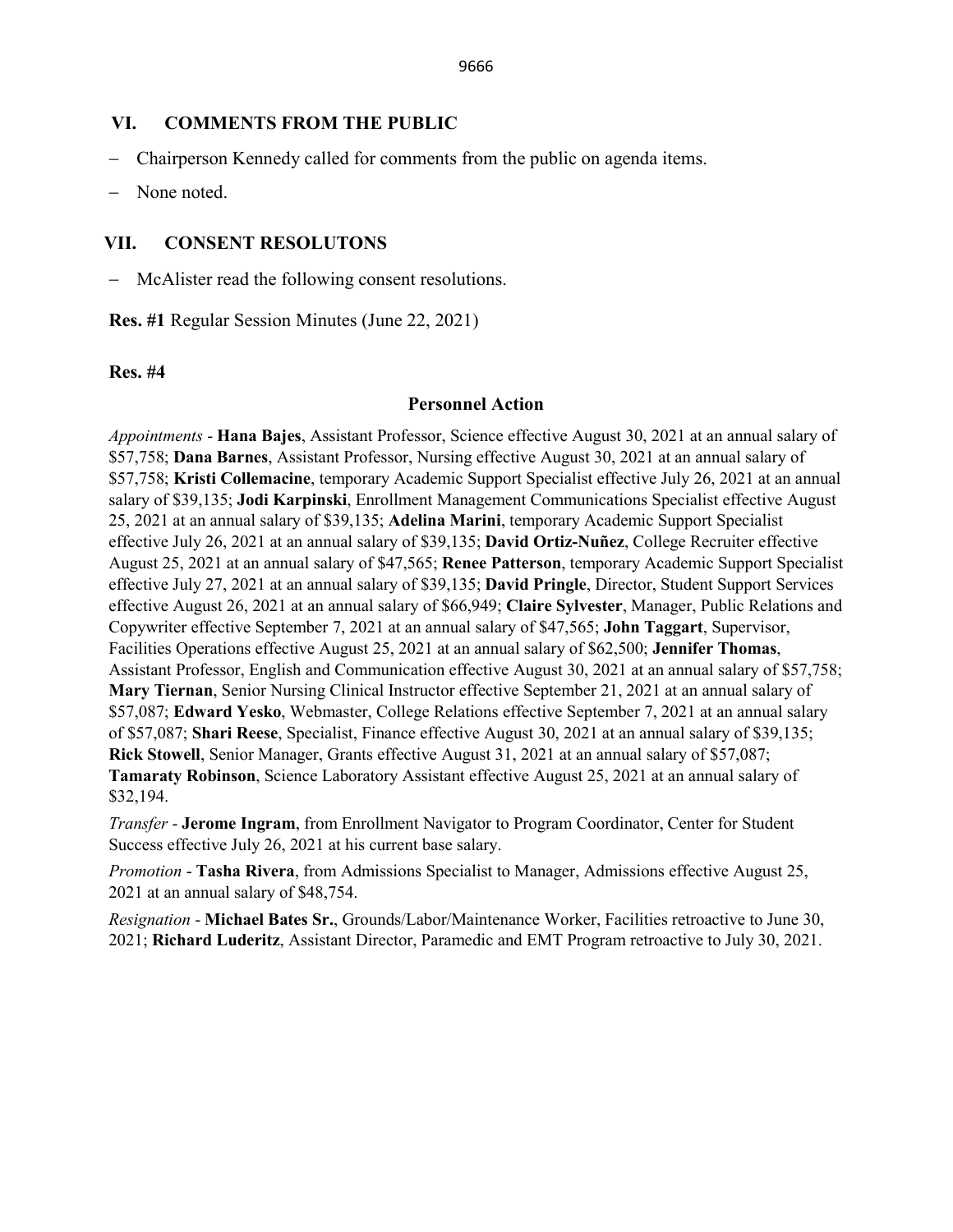# **Award of Bids**

| <b>Number</b>   | <b>Item and Vendor Information</b>                                                                         | <b>Amount</b>  |
|-----------------|------------------------------------------------------------------------------------------------------------|----------------|
| <b>Bid 1861</b> | Renovations and Roofing Replacement of Morse Hall,<br>Boyer Hall, and Richards Hall (B-Buildings)          | \$9,377,000.00 |
|                 | Securing Our Children's Future Bond Grant Act /<br><b>Atlantic County Match</b>                            |                |
|                 | Chapter 12 Funds                                                                                           |                |
|                 | Ogren Construction Company, Inc.<br>Vineland, NJ                                                           |                |
| Bid Exempt 902  | Abatement Services for Renovations and Roofing<br>Replacement of Morse Hall (B1) and Richards Hall<br>(B3) | \$33,178.00    |
|                 | Chapter 12 Funds                                                                                           |                |
|                 | Brinkerhoff Environmental Services, Inc.<br>Manasquan, NJ                                                  |                |
| Bid Exempt #934 | Abatement Services for Renovations and Roofing<br>Replacement of Boyer Hall (B2)                           | \$16,589.00    |
|                 | Securing Our Children's Future Bond Grant Act /<br><b>Atlantic County Match</b>                            |                |
|                 | Brinkerhoff Environmental Services, Inc.<br>Manasquan, NJ                                                  |                |
| Bid Exempt 929  | Furniture for Renovations of Morse Hall (B1) and<br>Richards Hall (B3)                                     | \$331,159.10   |
|                 | Chapter 12 Funds                                                                                           |                |
|                 | W.S. Goff Company, Inc.<br>Mays Landing, NJ                                                                |                |
| Bid Exempt 933  | Furniture for Renovations of Boyer Hall (B2)                                                               | \$288,593.00   |
|                 | Securing Our Children's Future Bond Grant Act /<br><b>Atlantic County Match</b>                            |                |
|                 | W.S. Goff Company, Inc.<br>Mays Landing, NJ                                                                |                |
| <b>Bid 1865</b> | Fire Suppression System Maintenance and Inspection<br>$(9/1/2021 - 6/30/2024)$                             | \$34,400.00    |
|                 | <b>Operational Funds</b>                                                                                   |                |
|                 | Harring Fire Protection, LLC<br>Williamstown, NJ                                                           |                |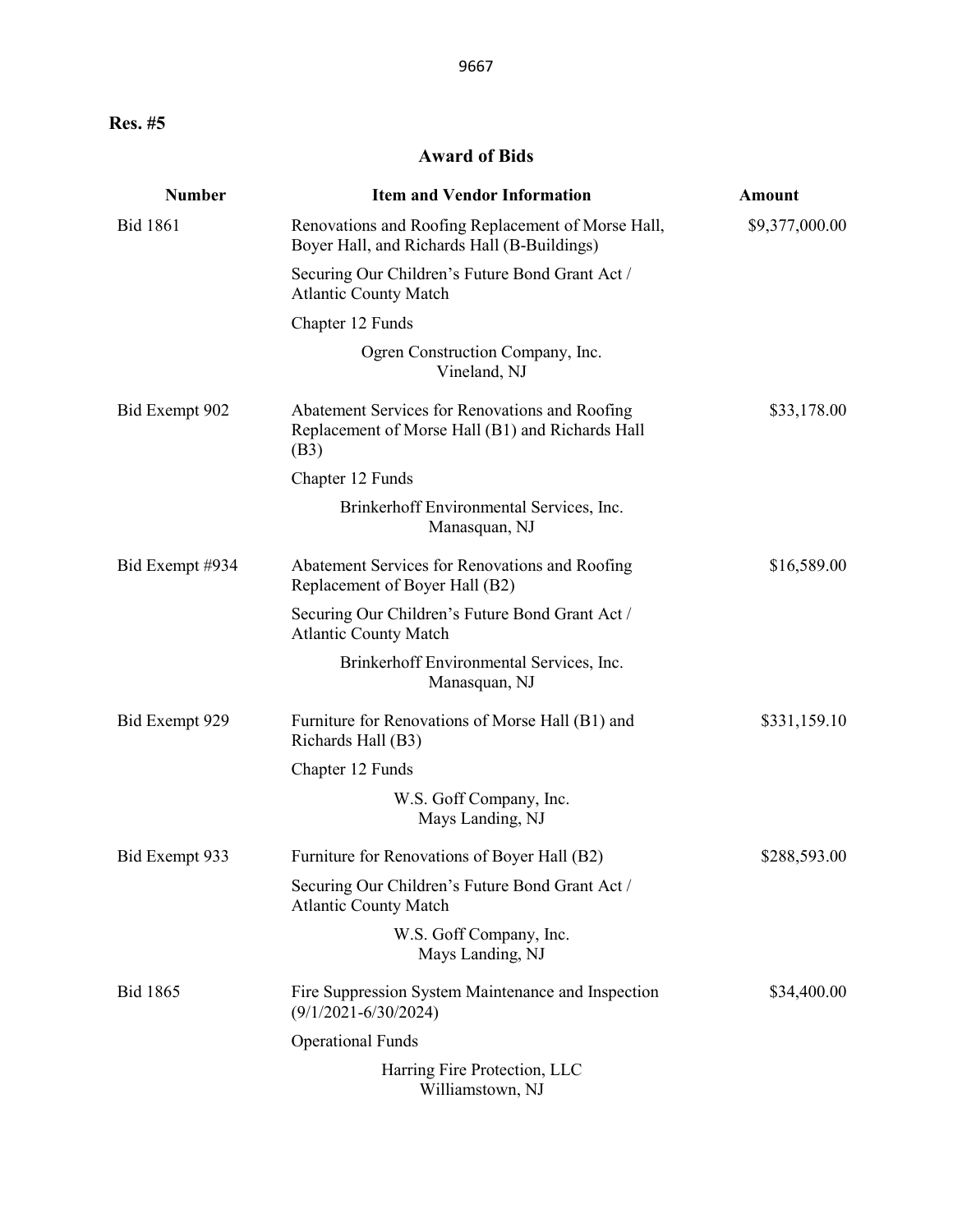| <b>Number</b>  | <b>Item and Vendor Information</b>                                                               | <b>Amount</b>                     |
|----------------|--------------------------------------------------------------------------------------------------|-----------------------------------|
| Bid Exempt 925 | Human Resources Recruitment/Onboarding Software                                                  | \$79,900.00                       |
|                | Higher Education Emergency Relief Funds (HEERF) -<br><b>Institutional Portion (Grant Funded)</b> |                                   |
|                | Governmentjobs.com (d.b.a. NEOED)<br>El Segundo, CA                                              |                                   |
| Bid Exempt 926 | Virtual Science Laboratory Software                                                              | \$21,000.00                       |
|                | Higher Education Emergency Relief Funds (HEERF) -<br><b>Institutional Portion (Grant Funded)</b> |                                   |
|                | Labster, Inc.<br>New York, NY                                                                    |                                   |
| Bid Exempt 927 | ATI Learning Resources for Nursing Program                                                       | \$110,000.00                      |
|                | Higher Education Emergency Relief Funds (HEERF) -<br><b>Institutional Portion (Grant Funded)</b> |                                   |
|                | <b>ATI Nursing Education</b><br>Lakewood, Kansas                                                 |                                   |
| Bid Exempt 928 | <b>Classroom and Laboratory Laptops</b>                                                          | \$222,554.50                      |
|                | Higher Education Emergency Relief Funds (HEERF) -<br><b>Institutional Portion (Grant Funded)</b> |                                   |
|                | Ocean Computer Group<br>Matawan, NJ                                                              |                                   |
| Bid Exempt 930 | NurseThink Nursing Clinical Virtual Program                                                      | \$59,000.00                       |
|                | Strengthening Career and Technical Education for the<br>$21st$ Century - Perkins (Grant Funded)  | (pending state grant<br>approval) |
|                | Swift River Online Learning<br>South Jordan, UT                                                  |                                   |

Total \$10,573,373.60

#### **Res. #51 Revised**

#### **Securing Our Children's Future Bond Act**

Acceptance of a grant of \$4 million from the NJ Office of the Secretary of Higher Education (OSHE) for the Securing Our Children's Future Bond Act – County College Career and Technical Education Program Expansion Grant program, with a 25% match of the cost of the project from non-state sources which the Atlantic County Board of Commissioners pledged to provide in the amount of \$1,330,000, in order to construct and/or expand classrooms, laboratories, libraries, computer facilities, and other academic structures to increase Career and Technical Education (CTE) program capacity, with a grant term of approximately July 1, 2021 – June 30, 2025.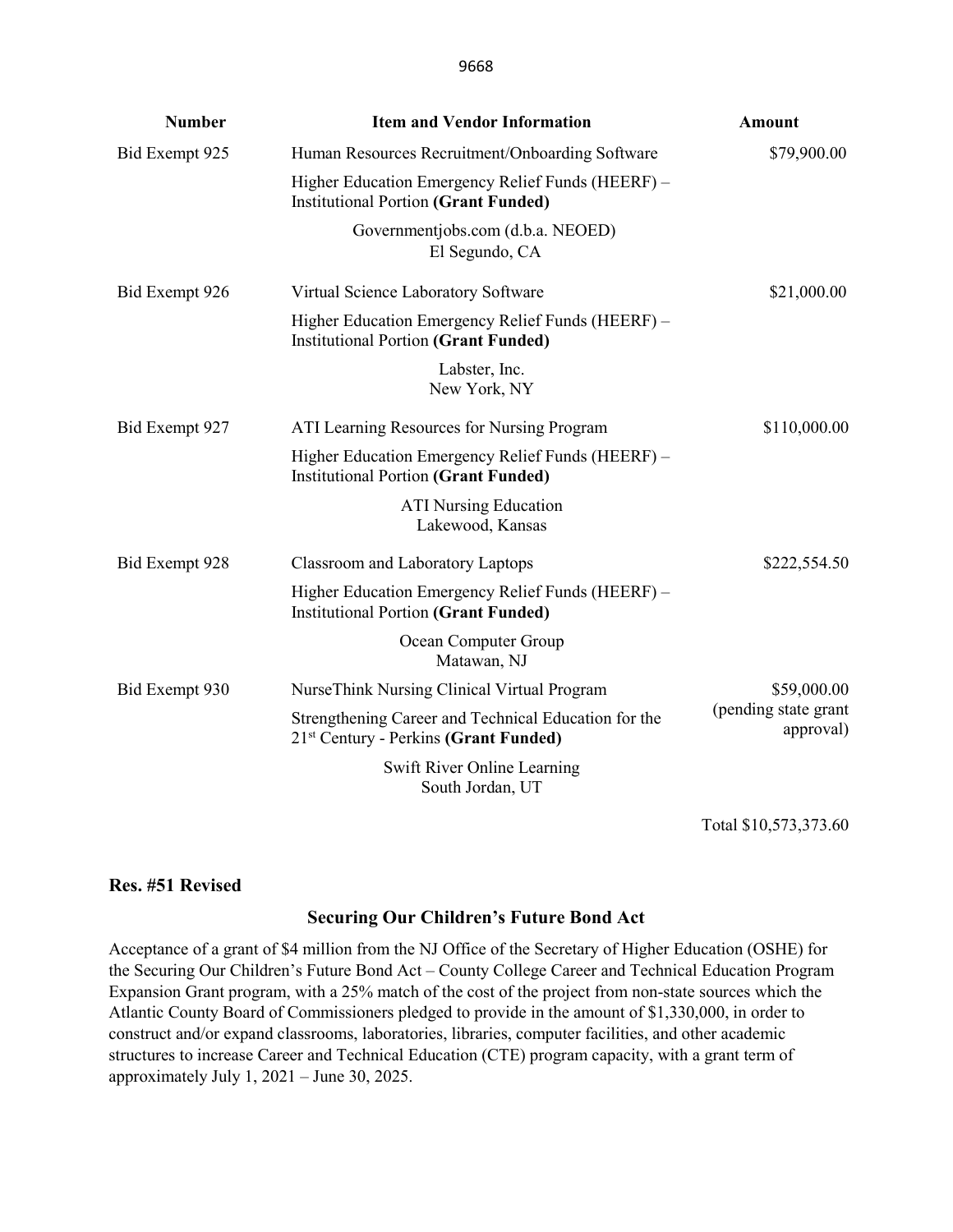#### **Res. #6**

#### **National Science Foundation Advanced Technological Education Program**

Submission of an application to the National Science Foundation, Advanced Technological Education (ATE) Program, for a competitive grant to develop education of technicians for the high-technology fields that drive our nation's economy, and, if awarded, to accept up to \$600,000 over the grant term of three years (July 1, 2022 – June 30, 2025).

#### **Res. #7**

### **National Science Foundation Advanced Technological Education (ATE)**

### **Aviation Electronics Systems Technician Program**

Submission of an application to the National Science Foundation, Advanced Technological Education (ATE) Program, for a competitive grant to develop a new Associate in Applied Science Degree designed to meet the entry requirements into the Federal Aviation Administration's Technical Operations Collegiate Training Initiative, and, if awarded, to accept up to \$600,000 over the grant term of three years (July 1, 2022 – June 30, 2025).

#### **Res. #8**

# **To Apply for College Readiness Now VIII Grant Funds**

Memorandum of Understanding with NJCCC and the Office of the Secretary of Higher Education for the implementation of the College Readiness Now VIII Project, with a grant award of \$38,340 and a grant term of July 1, 2021 – June 30, 2022.

#### **Res. #9** Executive Session

- − Trustee Previti motioned to approve consent resolutions; Trustee Money seconded.
- − Motion carried.

# **VIII. BUDGET REPORT**

− Trustee Money reported under Resolution #2 and Resolution #3 – Regular Resolutions.

# **IX. REGULAR RESOLUTIONS**

**Res. #2** FY21 Draft Financial Statement for twelve months ended June 30, 2021 as of August 9, 2021.

Trustee Money stated the following:

− As of this draft, the College has earned 99% of budgeted revenues and expended 87% of budgeted expenditures. The College recovered \$2.1 million in lost tuition and fee revenue through the HEERF grant reported in Other Sources. The fiscal year closing is in progress,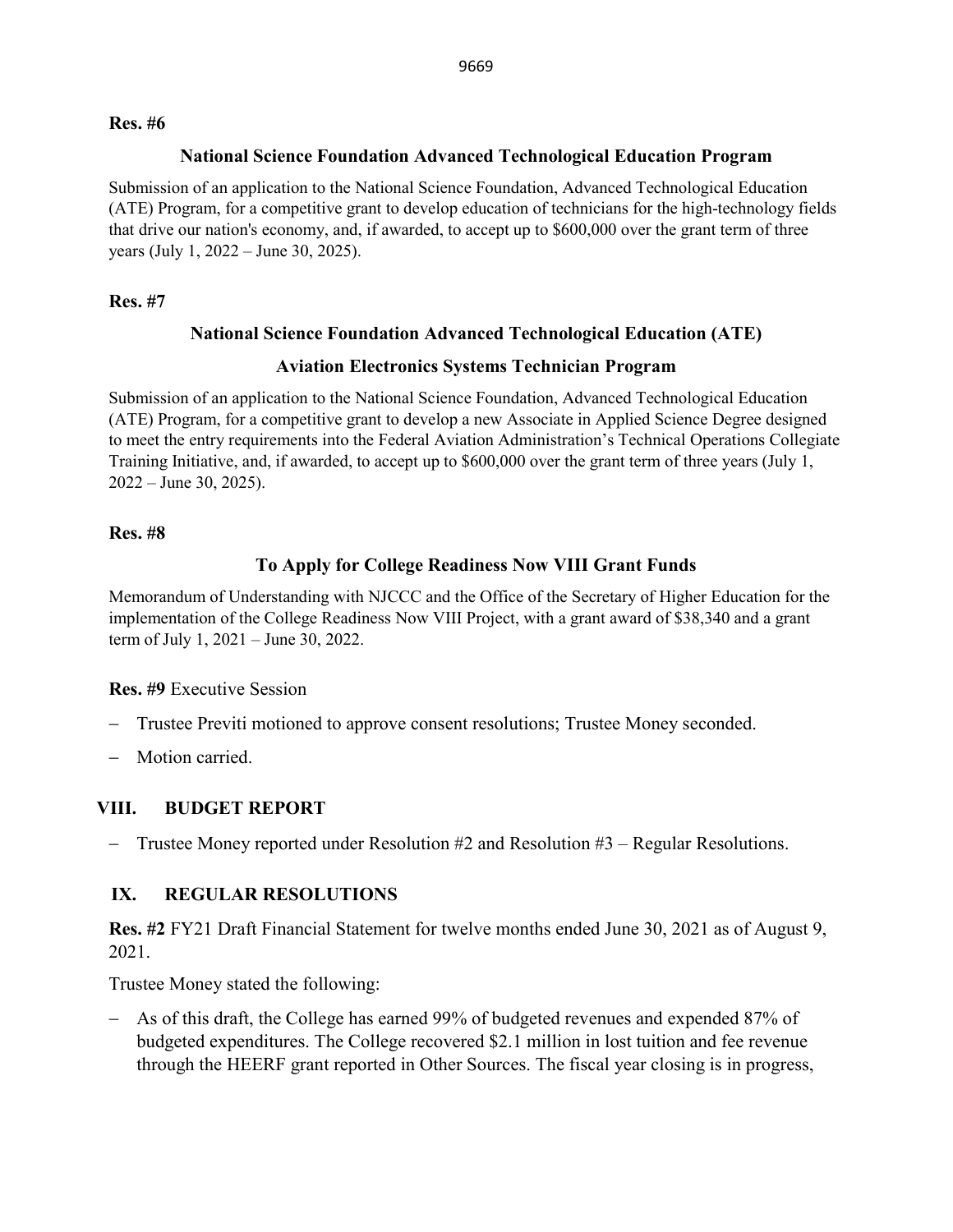and the net margin will be positive, therefore adding to the fund balance, which will be important for future years.

- − Trustee Previti motioned to approve Resolution #2, Trustee Byrne seconded.
- Motion carried.

**Res. #3** FY22 Financial Statement for one month ended July 31, 2021.

Trustee Money stated the following:

- − This financial report represents one month of FY22 financials to date. As of July 31, the College has earned 9.2% of budgeted revenues and expended 12.4% of budgeted expenditures. FY22 Summer enrollment is 1,945 credits below the budgeted goal of 11,099, or -17.5%. Thus, Summer tuition and fee revenue is below the budgeted amount by \$400,000.
- − Trustee Torres motioned to approve Resolution #3, Trustee Byrne seconded.
- − Motion carried.

#### **Res. #5A**

#### **Award of Bids**

| <b>Number</b>  | <b>Item and Vendor Information</b>                                                                        | <b>Amount</b>                                                      |
|----------------|-----------------------------------------------------------------------------------------------------------|--------------------------------------------------------------------|
| Bid Exempt 931 | NJ TRANSIT Bus Vouchers for CTE Special<br><b>Population Students</b>                                     | \$42,700.00<br>(not to exceed;<br>pending state grant<br>approval) |
|                | Strengthening Career and Technical Education for the<br>$21st$ Century - Perkins (Grant Funded)           |                                                                    |
|                | NJ Transit, Inc.<br>Newark, NJ                                                                            |                                                                    |
| Bid Exempt 932 | Equipment to Expand Nursing Program to the Cape<br>May County Campus                                      | \$97,520.37<br>(pending state grant<br>approval)                   |
|                | Strengthening Career and Technical Education for the<br>21 <sup>st</sup> Century - Perkins (Grant Funded) |                                                                    |
|                | PocketNurse                                                                                               |                                                                    |
|                | Monaca, PA                                                                                                |                                                                    |

Total \$140,220.37

− Trustee Money stated that transportation is recognized as a barrier to class attendance due to the cost of public transportation for many students. Providing no-cost bus vouchers to students in CTE programs helps eliminate this barrier. CTE programs include Nursing, Culinary, Aviation, Studio Arts, Business, and Hospitality Management. The goal is to provide the means for students to attend classes and take advantage of all of the support services available and is an important retention tool toward graduation.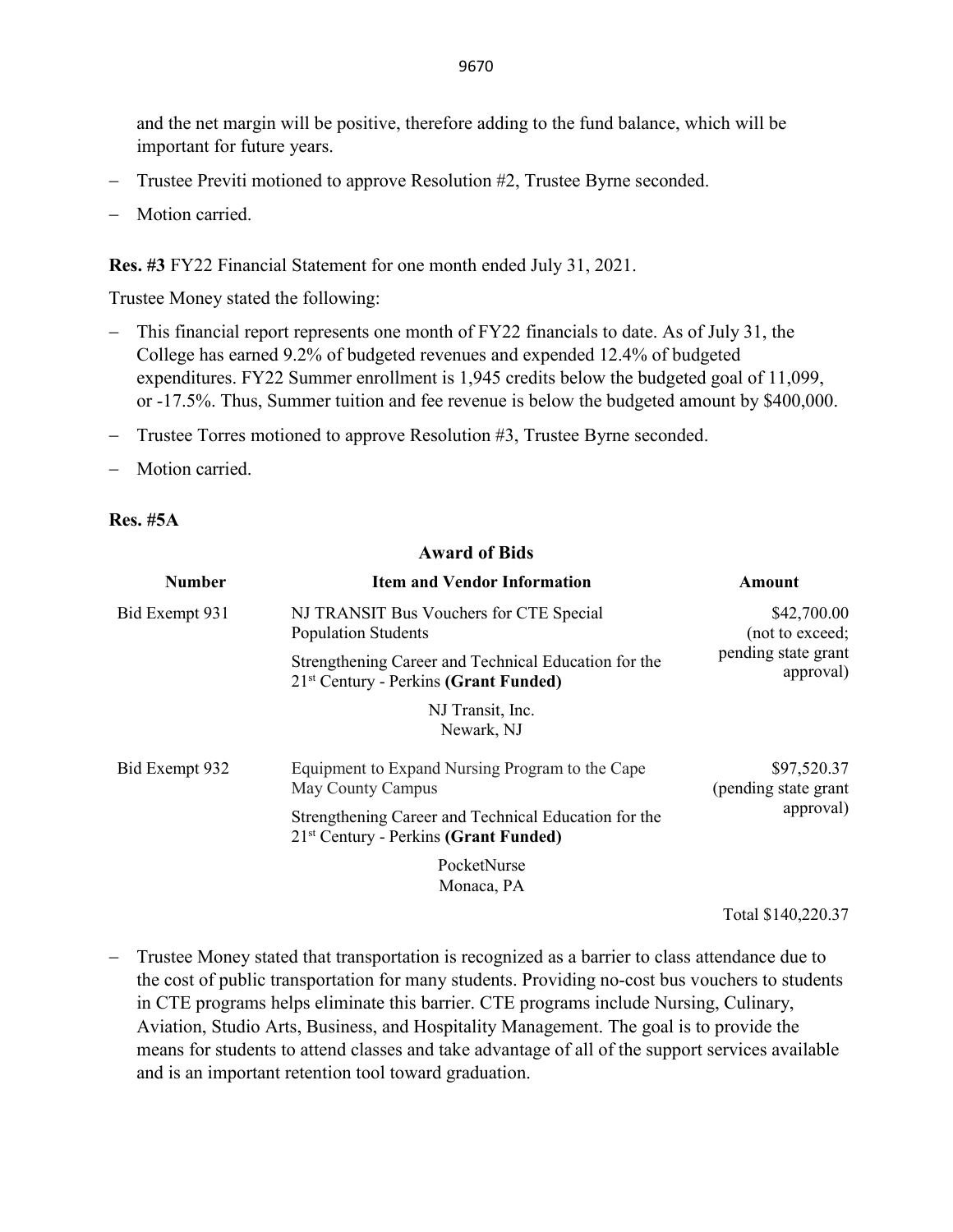- − Trustee Money also stated that we are elated to expand the Nursing Program to the Cape May County Campus. This expansion adds capacity for training nurses locally and reducing some of the travel by Cape May County students to the Mays Landing Campus.
- − Trustee Byrne motioned to approve Resolution #5A, Trustee Lefke seconded.
- Motion carried.

### **Res. #4A**

### **Personnel Action**

*Sabbatical* - Postponement of the previously Board-approved sabbatical for **James Sacchinelli**, moving it from the Fall Semester 2021 to the Spring Semester 2022.

- − Trustee Parker motioned to approve Resolution #4A, Trustee Byrne seconded.
- Motion carried.

# **X. COMMITTEE REPORTS**

### PERSONNEL AND BOARD DEVELOPMENT

Cunningham-Ruiz Bill

− Trustee Parker reported that there was an auto theft from the Worthington Atlantic City Campus by a non-student who was in a youth program. The vehicle was recovered quickly by the Atlantic City Police Department, and the youth was apprehended.

# **XI. FOUNDATION REPORT**

Trustee Furman reported on behalf of the Foundation.

- − The annual Scramble FORE Scholarships Golf Tournament takes place on October 15 at Cape May National Golf Club. This is an important scholarship fundraiser and the presenting sponsor is the Mullock Family. We are very grateful for their donation of the course and greens fees. Please contact Maria Kellett to sponsor this event. We continue to raise funds for the "Bring It Home" campaign for the baseball field. Please share both of these items with your colleague and friends.
- − The Foundation received two grants on behalf of the College since our last meeting: the Robert Sydney Needham Foundation awarded \$10,000 to a second-year nursing student, and MGM Resorts awarded a \$9,500 ESL Workplace grant.

# **XII. NEW JERSEY COUNCIL OF COUNTY COLLEGES (NJCCC)**

− No report.